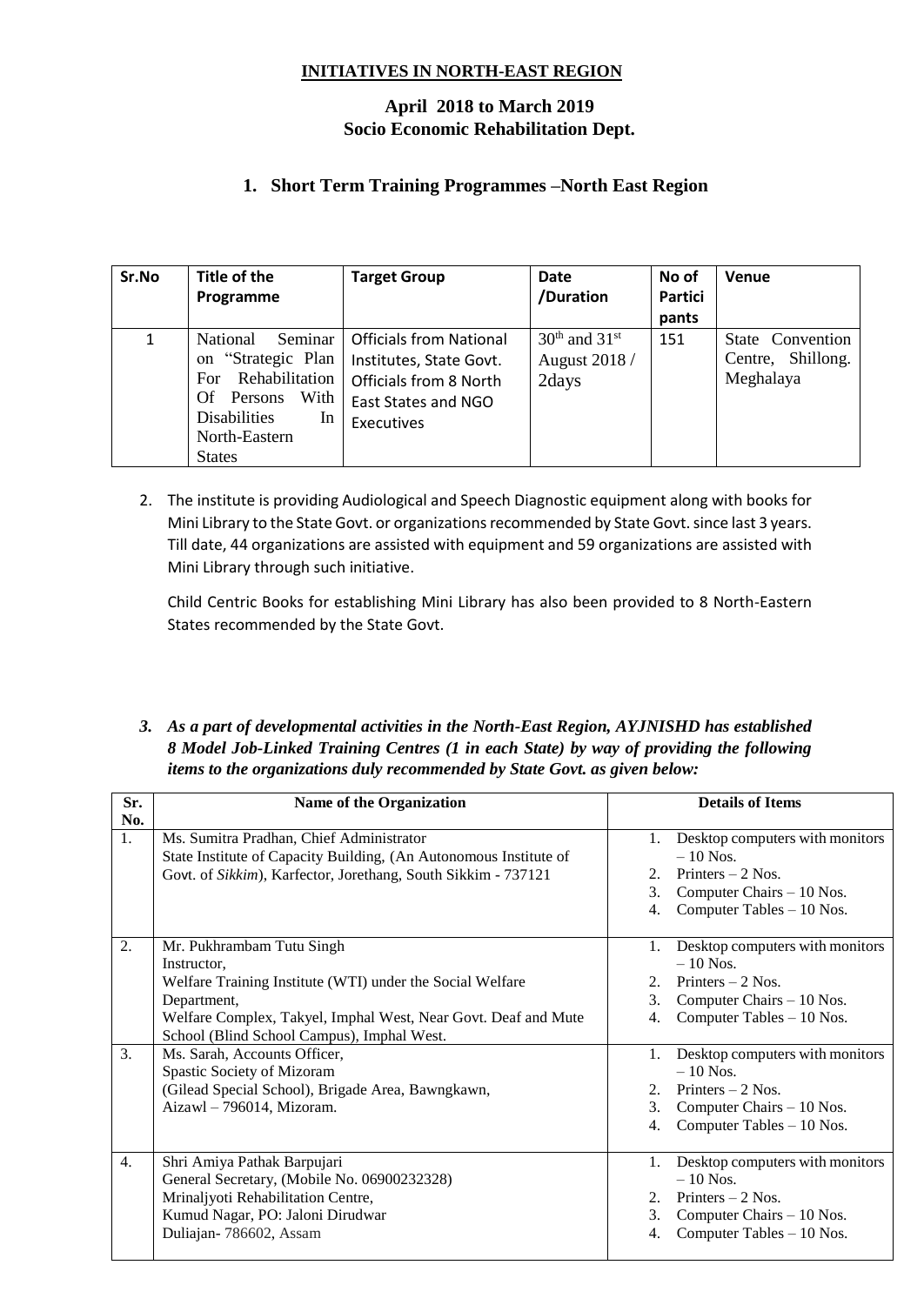| 5. | Mr. Hari Pado Biswas, President,<br>National Youth Project, 1 <sup>st</sup> Floor, Taba Building, Opp. Civil<br>Secretariat, E-Sector, Itanagar, Arunachal Pradesh, -791111                       | 2.<br>3.<br>4.            | Desktop computers with monitors<br>$-10$ Nos.<br>Printers $-2$ Nos.<br>Computer Chairs – 10 Nos.<br>Computer Tables - 10 Nos.  |
|----|---------------------------------------------------------------------------------------------------------------------------------------------------------------------------------------------------|---------------------------|--------------------------------------------------------------------------------------------------------------------------------|
| 6. | Smt. Krishna Ganguly, Incharge,<br>Anganwadi Training Centre under Social Welfare & Social Education<br>Department at Narsingarh, Govt. of Tripura,<br>Agartala - 799001                          | 1.<br>$2_{1}$<br>3.<br>4. | Desktop computers with monitors<br>$-10$ Nos.<br>Printers $-2$ Nos.<br>Computer Chairs - 10 Nos.<br>Computer Tables - 10 Nos.  |
| 7. | Mr. Kezhaleto Zecho, President<br>Ms. Ashe Kiba, General Secretary,<br>Nagaland State Disability Forum Office, Old Cooperative Bank,<br>Burma Camp, Opp. Fire Brigade, Dimapur, Nagaland - 797112 | 1.<br>$2^{+}$<br>3.<br>4. | Desktop computers with monitors<br>$-10$ Nos.<br>Printers $-2$ Nos.<br>Computer Chairs $-10$ Nos.<br>Computer Tables - 10 Nos. |
| 8. | Sr. Shalini Kurian,<br>Ferrando Speech & Hearing Centre,<br>Umniuh Khwan, Ri-Bhoi District,<br>Meghalaya $-793122$ .                                                                              | 1.<br>2.<br>3.<br>4.      | Desktop computers with monitors<br>$-10$ Nos.<br>Printers $-2$ Nos.<br>Computer Chairs – 10 Nos.<br>Computer Tables - 10 Nos.  |

The above facilities are created to impart skills in Computer Applications leading to employment for the persons with disabilities in the North-East Region. The functioning of the Centre will be monitored by the respective State Govt./Office of the Commissioner for Persons with Disabilities and linked to Scheme of Employment/Self Employment implemented by the State Govt.

*4. In order to improve the Educational Facilities for Persons with Disabilities, AYJNISHD has created following 8 Mini Libraries (1 in each State) in the North-East Region. The organizations are recommended by the Office of the Commissioner for Persons with Disabilities/Social Welfare Dept. of respective State. Each Mini Library is provided Child Centric Books worth Rs. 1,00,000/- each.*

#### **LIST OF ORGANIZATIONS PROVIDED CHILD CENTRIC BOOKS FOR MINI LIBRARY**

| SR. | <b>STATE</b>     | <b>NAME &amp; ADDRESS OF THE ORGANIZATIONS</b>                       |  |  |
|-----|------------------|----------------------------------------------------------------------|--|--|
| NO. |                  |                                                                      |  |  |
| 1.  | <b>NAGALAND</b>  | Mr. Kezhaleto Zecho, President                                       |  |  |
|     |                  | Mob. No. 08794751361                                                 |  |  |
|     |                  | Ms. Ashe Kiba, General Secretary,                                    |  |  |
|     |                  | Mob. No. 08730823535                                                 |  |  |
|     |                  | Nagaland State Disability Forum Office, Old Cooperative Bank, Burma  |  |  |
|     |                  | Camp, Opp. Fire Brigade, Dimapur, Nagaland – 797112                  |  |  |
| 2.  | <b>MEGHALAYA</b> | Bro. K.J. Bose, Director & Principal, Montfort Centre for Education, |  |  |
|     |                  | Danakgre, Tura, West Garo Hills District, Meghalaya.                 |  |  |
|     |                  | Phone No. (Office): 09436305117                                      |  |  |
|     |                  | Mobile No.: 9856213324                                               |  |  |
|     |                  | Email ID: mcetura@gmail.com                                          |  |  |
| 3.  | <b>MIZORAM</b>   | Fr. Lawrence F. Kennedy                                              |  |  |
|     |                  | Zoram Entu Paul (ZEP)                                                |  |  |
|     |                  | Tlangnuam, Damveng, Aizawl,                                          |  |  |
|     |                  | $Mizoram - 796015$                                                   |  |  |
|     |                  | Phone No. $0389 - 2301266/09436352996$                               |  |  |
|     |                  |                                                                      |  |  |
| 4.  | <b>SIKKIM</b>    | Principal,                                                           |  |  |
|     |                  | Special School for Speech and Hearing Impaired                       |  |  |
|     |                  | Sichey, P.O. Gangtok, East Sikkim                                    |  |  |
|     |                  | Mob. No. of the Incharge of the School                               |  |  |
|     |                  | 07001924802 & 09474524572                                            |  |  |
|     |                  | Email: norbudomagtk@gmail.com                                        |  |  |